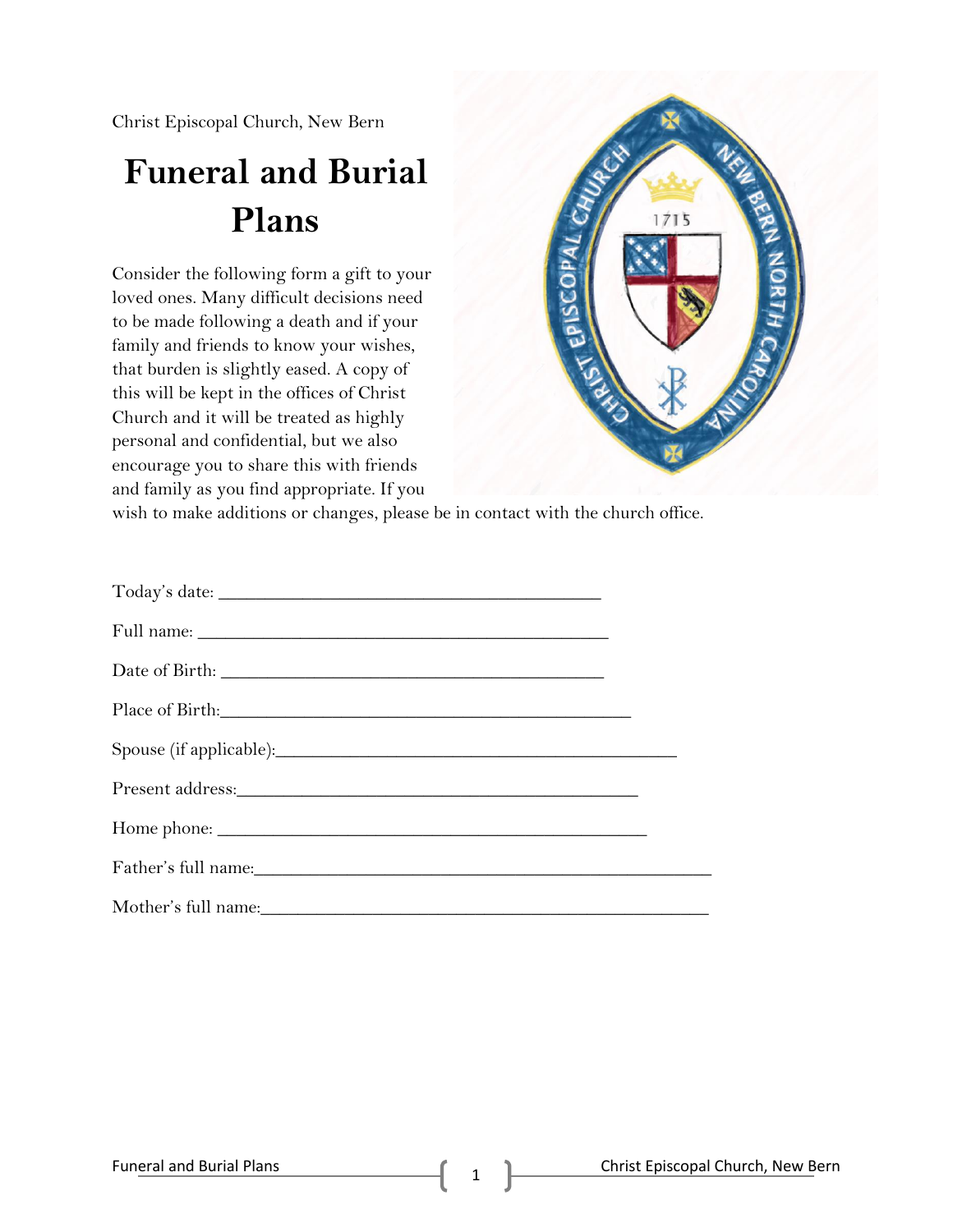If you were seriously ill and could not speak for yourself, would you hope that your clergy would perform the *Anointing of the Sick*?

Yes:

 $\Box$  In the presence of my family

□ Privately

 $\Box$  No

In the event of serious illness, your clergy would want to understand and be supportive of your family and friends while being witnesses to your wishes recorded here. However, you should not answer the following questions if you have any misgivings about disclosing this information.

| Next of Kin:                                                           |  |
|------------------------------------------------------------------------|--|
|                                                                        |  |
| $\begin{tabular}{c} Telephone \texttt{\#:}\footnotesize \end{tabular}$ |  |
|                                                                        |  |
|                                                                        |  |

In the event of incapacitating illness, would the above person be your surrogate decision maker in a medical setting?  $\Box$  Yes  $\Box$  No, instead:

Who should be the main person(s) consulted concerning burial arrangements not covered by your answers on this sheet?

Name: \_\_\_\_\_\_\_\_\_\_\_\_\_\_\_\_\_\_\_\_\_\_\_\_\_\_\_\_\_\_\_\_

Telephone #:

e-mail: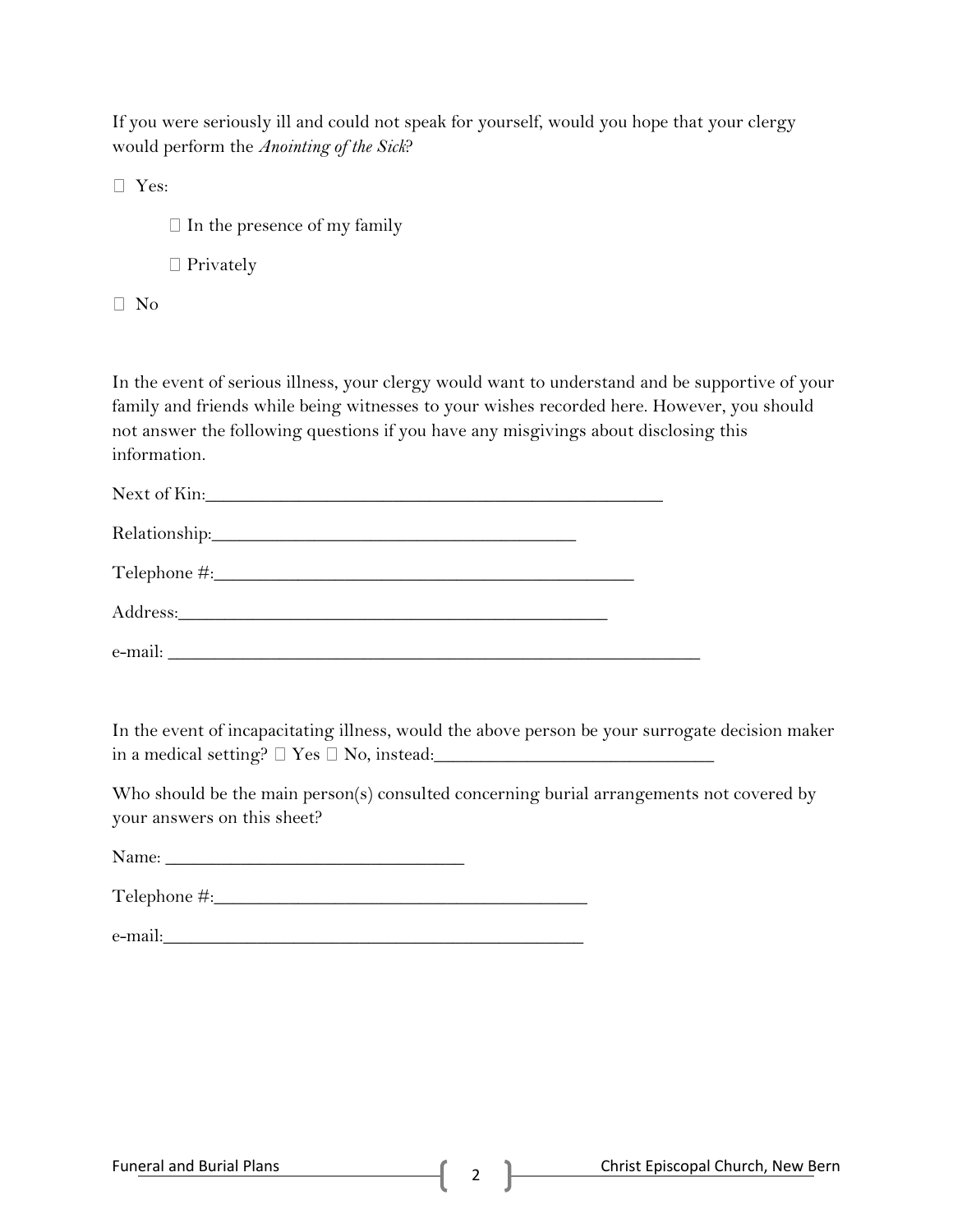Family and close friends

| Name | Relationship | Adult or<br>Child? | Telephone | e-mail |
|------|--------------|--------------------|-----------|--------|
|      |              |                    |           |        |
|      |              |                    |           |        |
|      |              |                    |           |        |
|      |              |                    |           |        |
|      |              |                    |           |        |

Do you have a "Living will"?  $\Box$  Yes  $\Box$  No

If you answered "yes," and if you wish to do so, you may file a copy with this document or disclose where copies are located:

\_\_\_\_\_\_\_\_\_\_\_\_\_\_\_\_\_\_\_\_\_\_\_\_\_\_\_\_\_\_\_\_\_\_\_\_\_\_\_\_\_\_\_\_\_\_\_\_\_\_\_\_\_\_\_\_\_\_\_\_\_\_\_\_\_\_\_\_\_\_\_\_\_\_\_\_\_\_ \_\_\_\_\_\_\_\_\_\_\_\_\_\_\_\_\_\_\_\_\_\_\_\_\_\_\_\_\_\_\_\_\_\_\_\_\_\_\_\_\_\_\_\_\_\_\_\_\_\_\_\_\_\_\_\_\_\_\_\_\_\_\_\_\_\_\_\_\_\_\_\_\_\_\_\_\_\_

If circumstances made it possible, would you wish to be an organ or tissue donor?

 $\Box$  Yes  $\Box$  No

 $\overline{\phantom{a}}$  , where  $\overline{\phantom{a}}$ 

If there are any special circumstances that would help your clergy in their ministry to your family and friends, please describe them below and on the reverse side of this form. (i.e. a person who might not be present but would appreciate a call or visit; extended family who might be overlooked; estrangement between immediate family members, etc.)

\_\_\_\_\_\_\_\_\_\_\_\_\_\_\_\_\_\_\_\_\_\_\_\_\_\_\_\_\_\_\_\_\_\_\_\_\_\_\_\_\_\_\_\_\_\_\_\_\_\_\_\_\_\_\_\_\_\_\_\_\_\_\_\_\_\_\_\_\_\_\_\_\_\_\_\_\_\_ \_\_\_\_\_\_\_\_\_\_\_\_\_\_\_\_\_\_\_\_\_\_\_\_\_\_\_\_\_\_\_\_\_\_\_\_\_\_\_\_\_\_\_\_\_\_\_\_\_\_\_\_\_\_\_\_\_\_\_\_\_\_\_\_\_\_\_\_\_\_\_\_\_\_\_\_\_\_ \_\_\_\_\_\_\_\_\_\_\_\_\_\_\_\_\_\_\_\_\_\_\_\_\_\_\_\_\_\_\_\_\_\_\_\_\_\_\_\_\_\_\_\_\_\_\_\_\_\_\_\_\_\_\_\_\_\_\_\_\_\_\_\_\_\_\_\_\_\_\_\_\_\_\_\_\_\_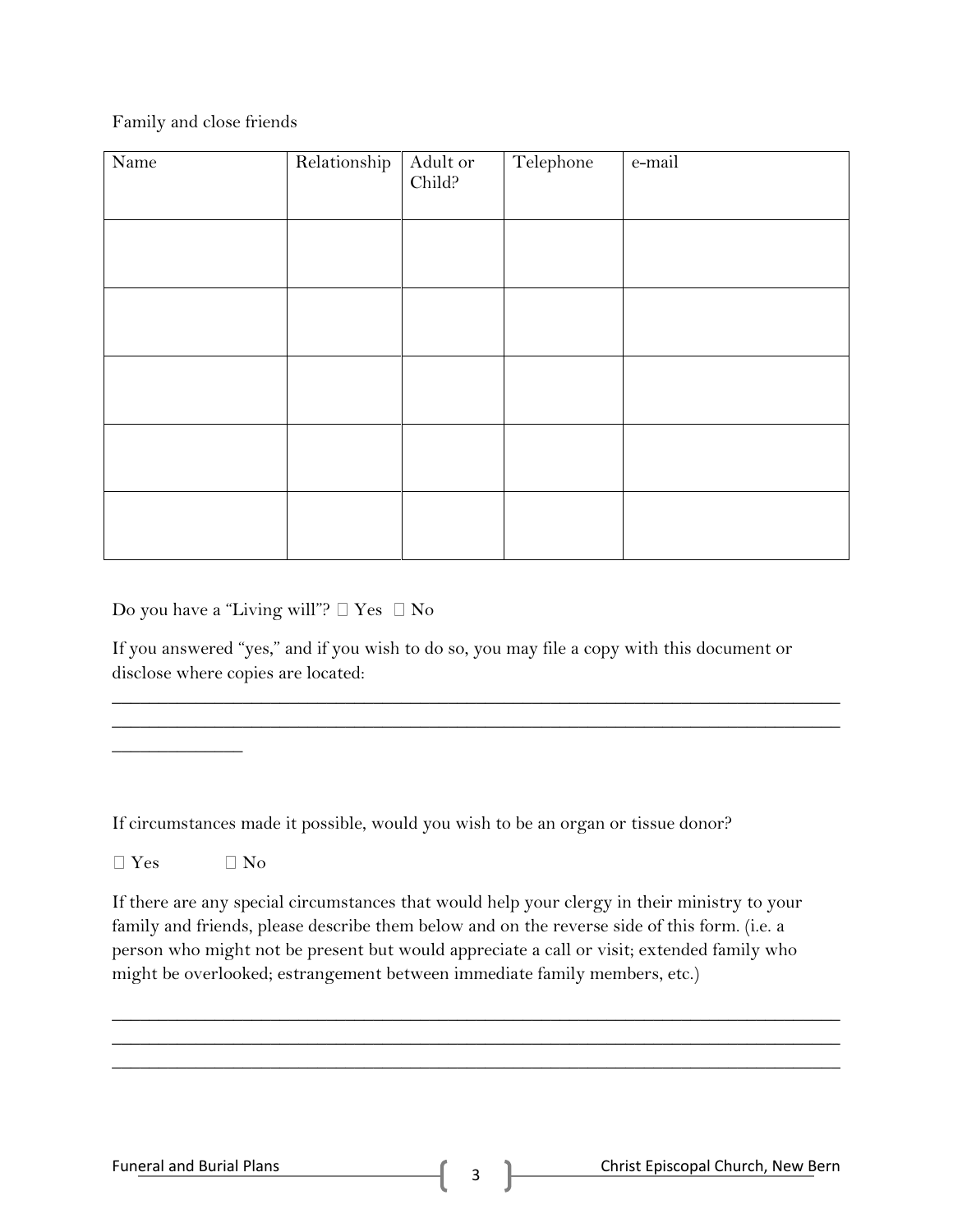Burial Plans

| $Chapel \square Other:$                                                                                                                        |              | Location of service: $\Box$ Christ Episcopal Church Nave $\Box$ Outdoor chapel (weather permitting) $\Box$ |
|------------------------------------------------------------------------------------------------------------------------------------------------|--------------|------------------------------------------------------------------------------------------------------------|
|                                                                                                                                                |              |                                                                                                            |
| Do you wish to be cremated? $\square$ Yes                                                                                                      | $\Box$ No    |                                                                                                            |
| Please choose a service from the Book of Common Prayer:                                                                                        |              |                                                                                                            |
| $\Box$ Rite I (see pages 469-489) $\Box$ Rite II (see pages 491-505)                                                                           |              |                                                                                                            |
| Should your service include Eucharist/Holy Communion?                                                                                          |              |                                                                                                            |
| □ Yes (if so, do you have a preference for which prayer to use?<br>□ Yes (if so, do you have a preference for which prayer to use?             |              |                                                                                                            |
| $\Box$ No                                                                                                                                      |              |                                                                                                            |
| Officiating or participating clergy, if you have a preference. (Please add contact information<br>about clergy not on staff at Christ Church.) |              |                                                                                                            |
| Scripture readings (suggestions found in the Book of Common Prayer, pages 494-495):                                                            |              |                                                                                                            |
|                                                                                                                                                |              |                                                                                                            |
| Psalm(s):                                                                                                                                      |              |                                                                                                            |
|                                                                                                                                                |              |                                                                                                            |
|                                                                                                                                                |              |                                                                                                            |
| Hymns (See suggestion list):                                                                                                                   |              |                                                                                                            |
|                                                                                                                                                |              |                                                                                                            |
| pall bearers or performing other duties:                                                                                                       |              | I would like to have the following persons participate by reading, ushering, singing, acting as            |
| Name:                                                                                                                                          | Telephone #: | Role in Service:                                                                                           |
|                                                                                                                                                |              |                                                                                                            |

| _______ |  |
|---------|--|
|         |  |
|         |  |
|         |  |
|         |  |
|         |  |